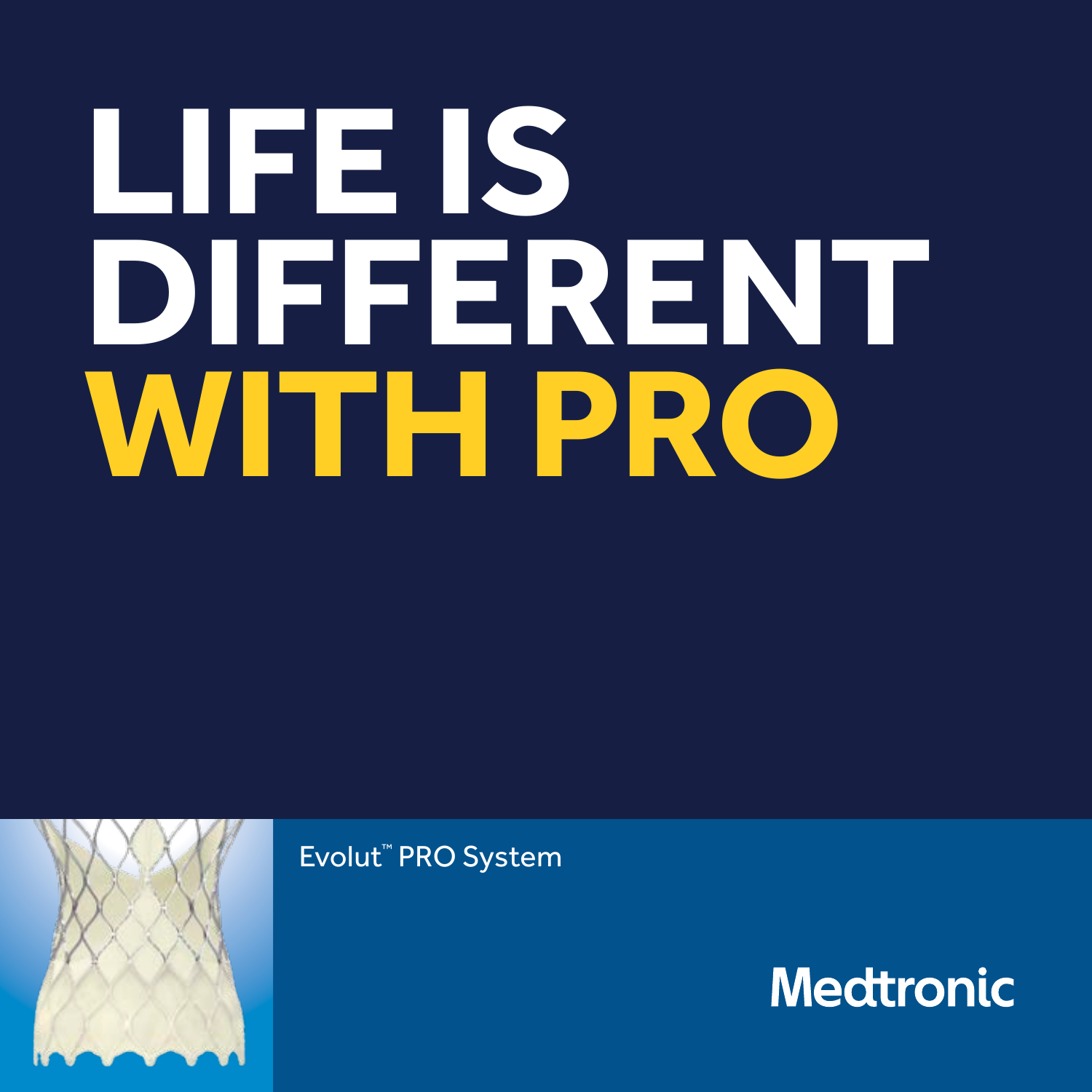

The Evolut™ PRO system combines exceptional valve design and advanced sealing with an excellent safety profile.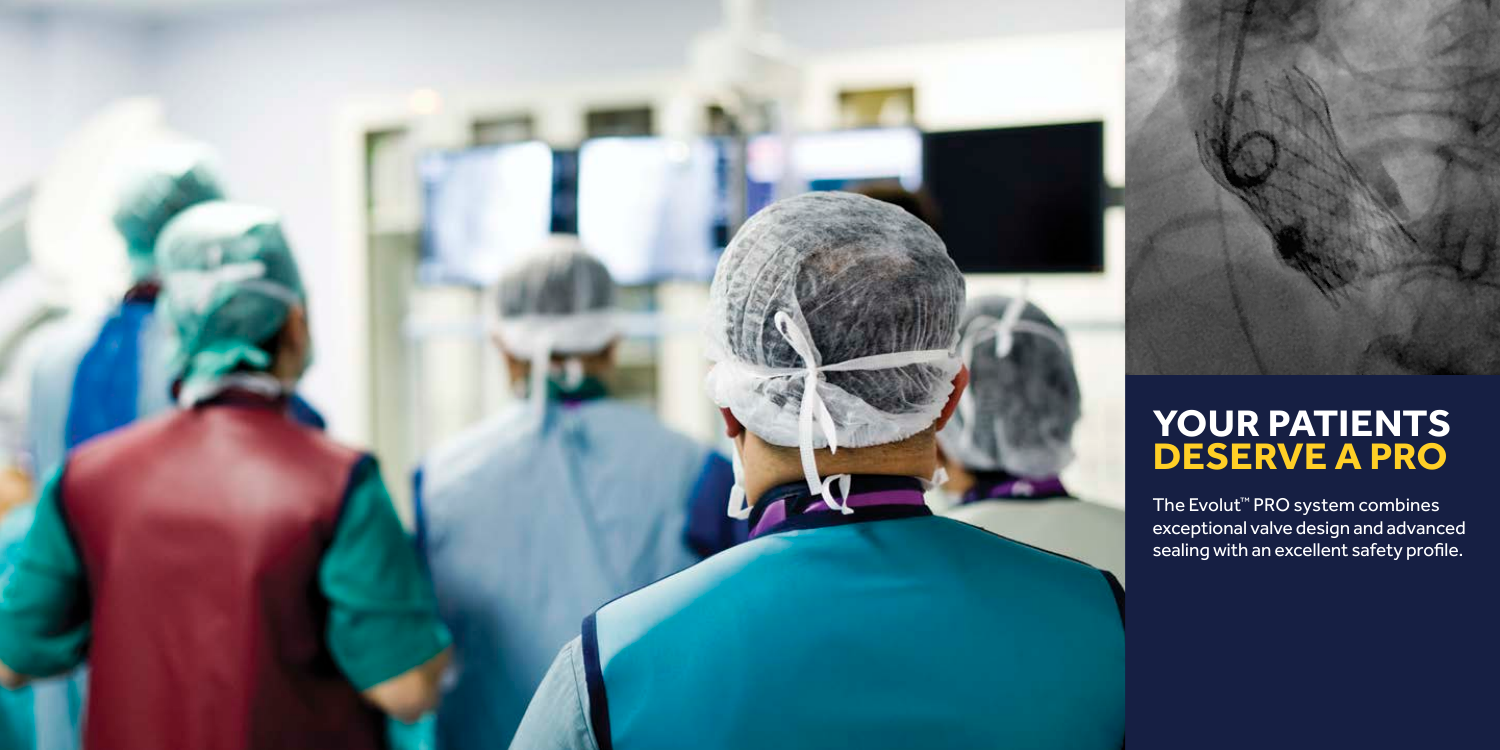

# **BUILT ON A PROVEN PLATFORM.**

1.7% Mortality 1.7% Stroke 11.7% Permanent Pacemaker

Forrest, et al., TCT, 2017 Evolut PRO 6-month data.



Supra-annular valve design

Self-expanding nitinol frame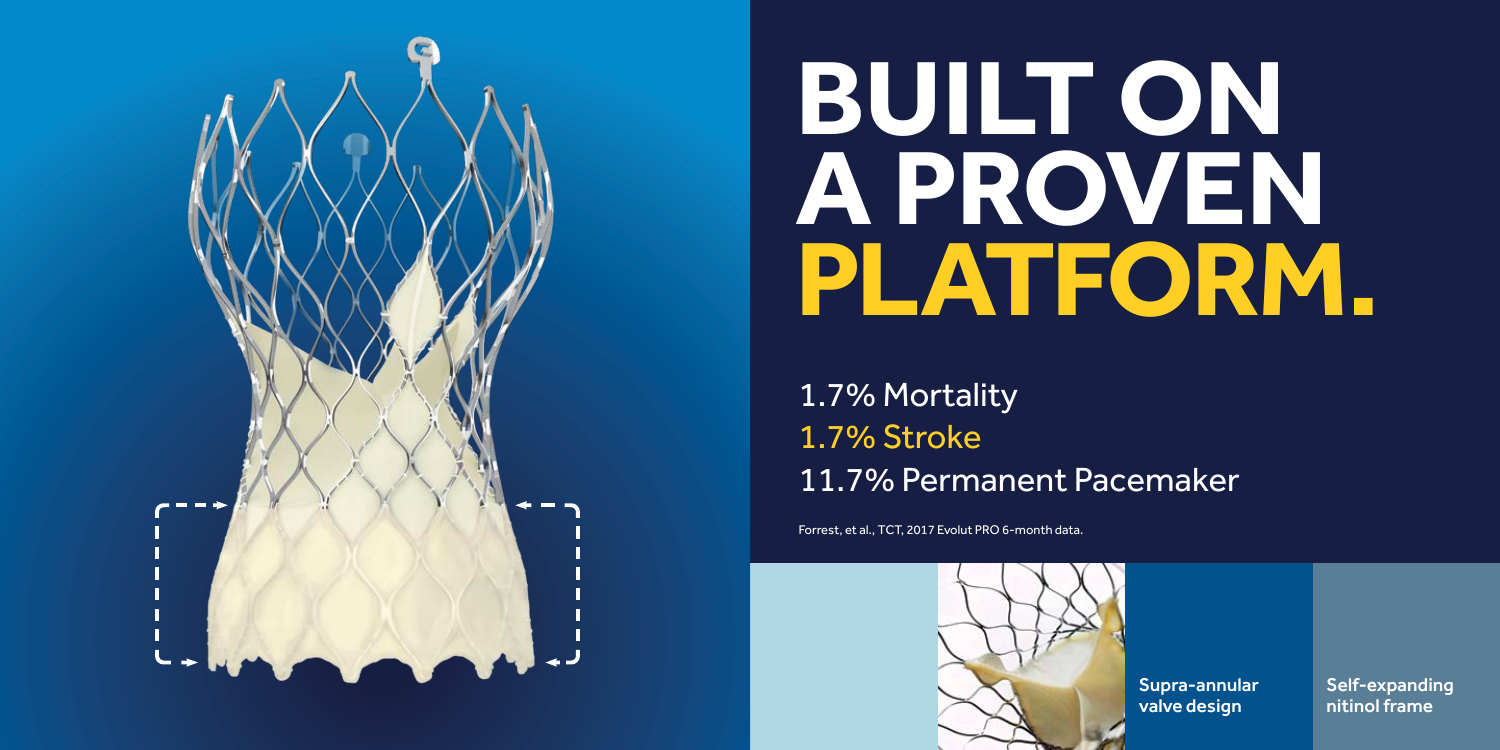

# **ADVANCED SEALING.**

### Evolut PRO 30-day and 6-month Outcomes



### 0% Moderate or Severe PVL

Forrest, et al., TCT, 2017 Evolut PRO 6-month data.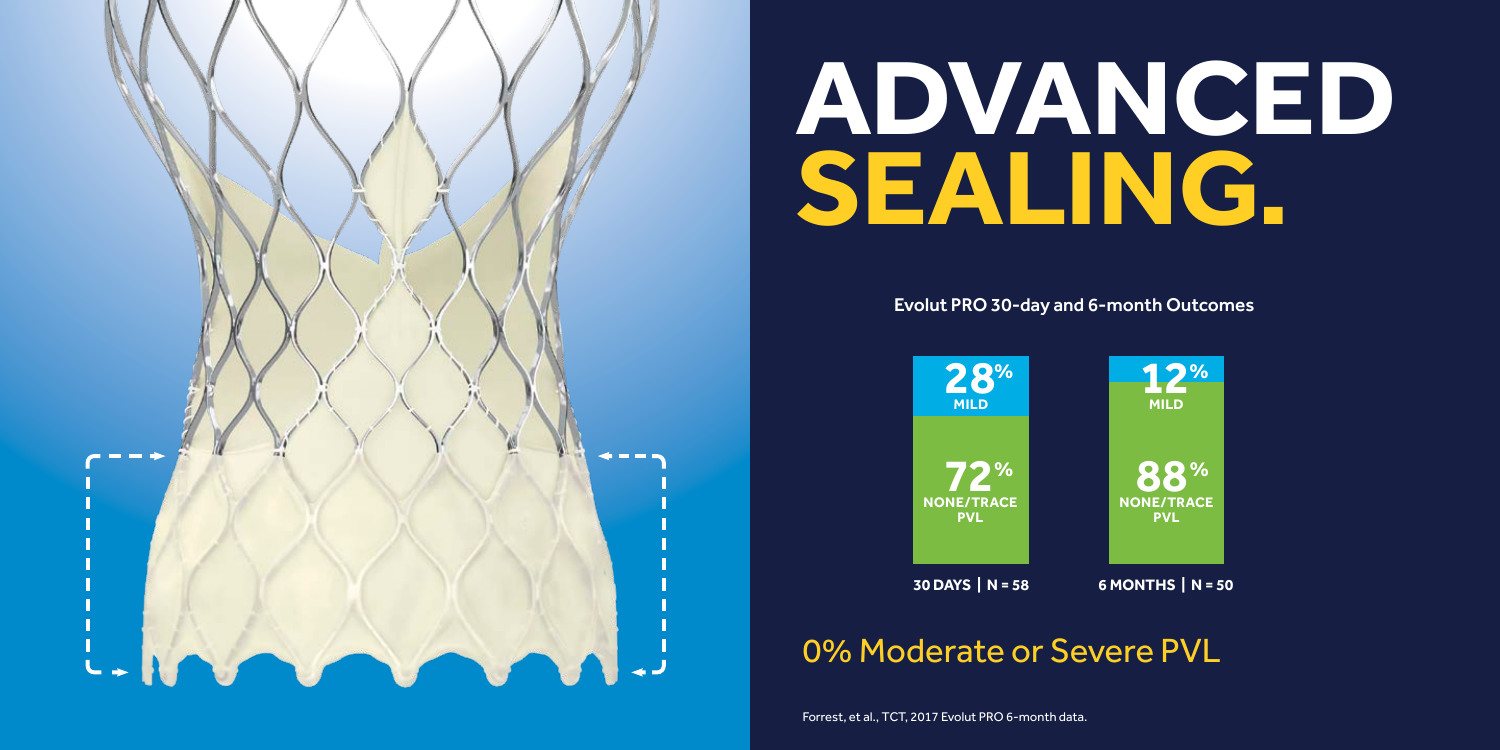

Supra-annular valve design maximizes leaflet coaptation and promotes single digit gradients and large EOAs.

# **UNSURPASSED HEMODYNAMICS.**

6.4 mmHg single digit gradients  $2.0 \text{ cm}^2$ large EOA

Evolut PRO Clinical Study, 60 patients, 30-day outcomes.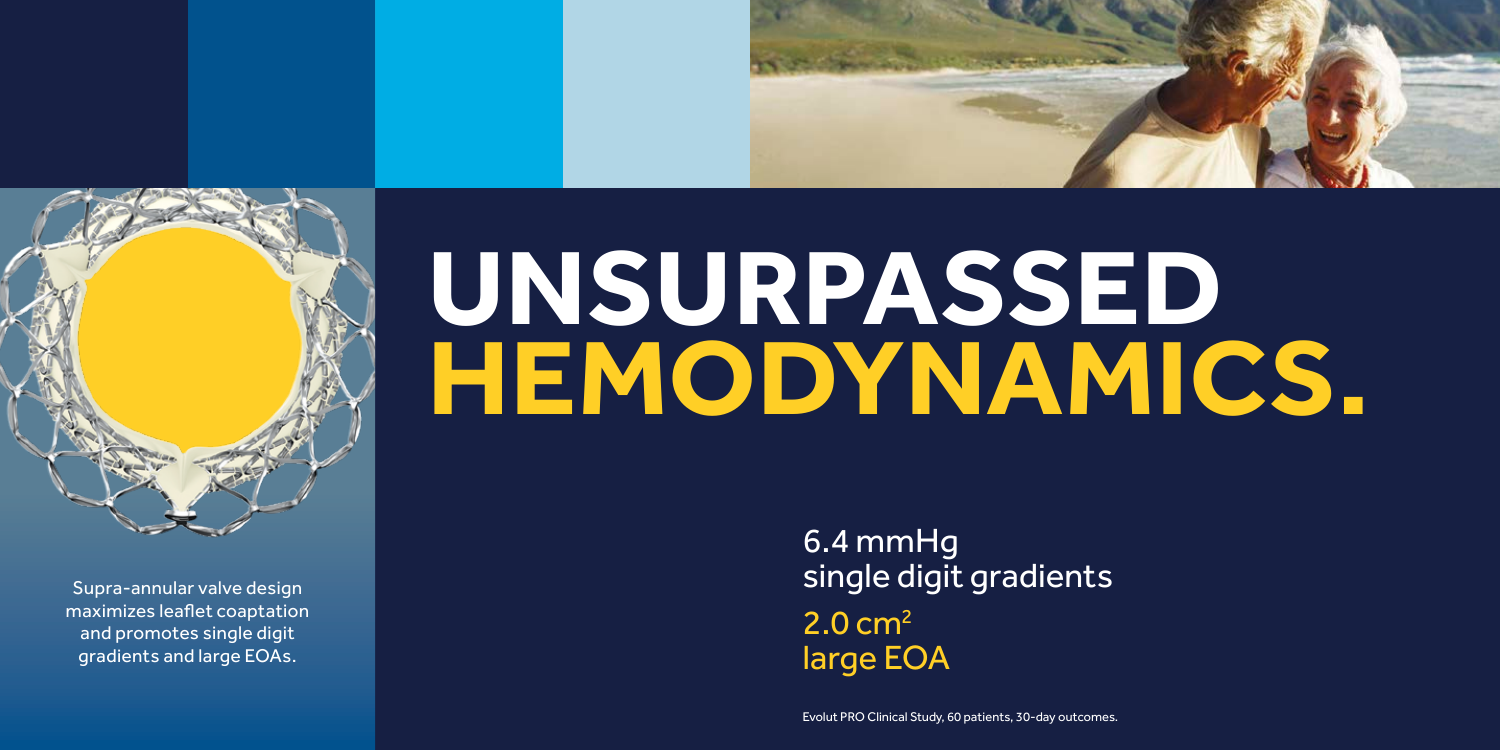





Recapture and Reposition Lowest Delivery Profile Acute Performance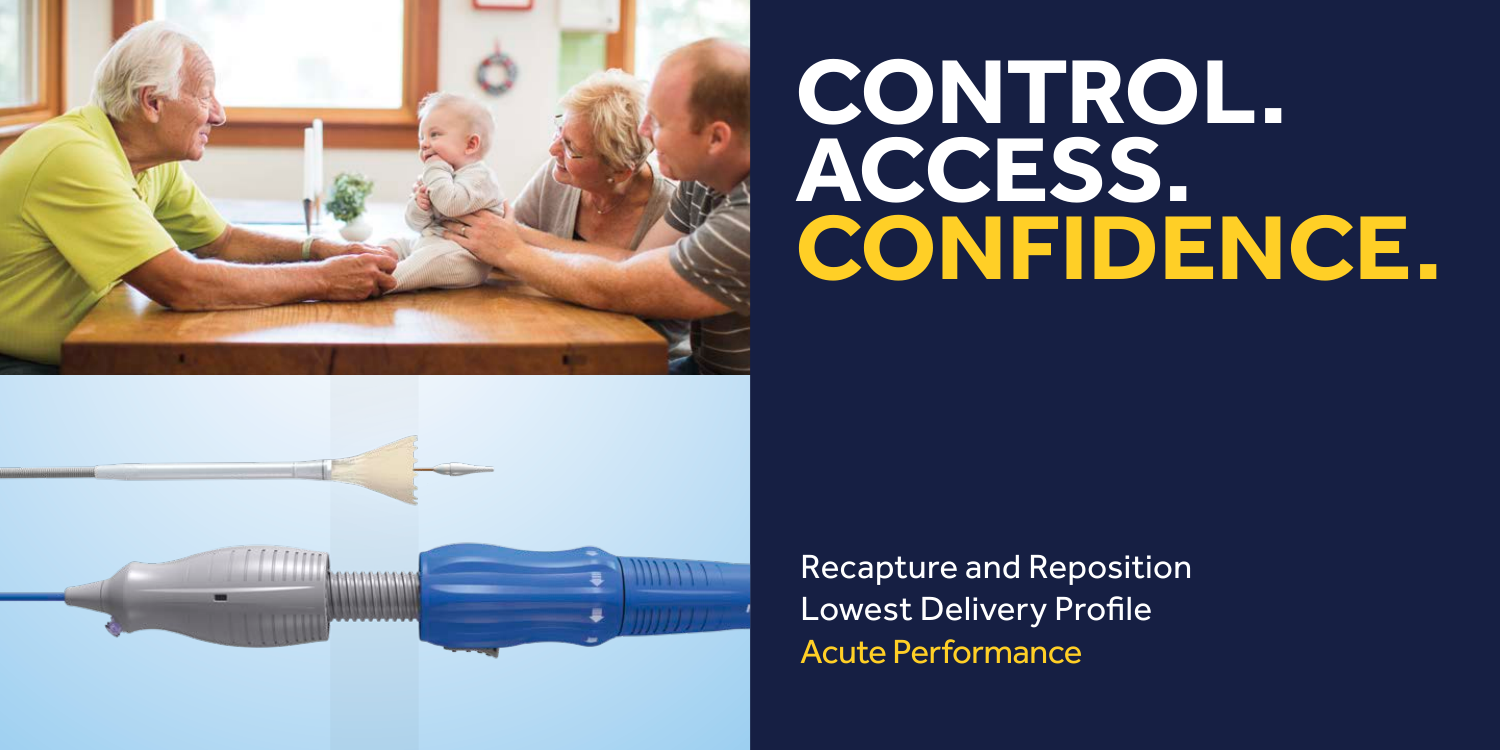# **GO FURTHER WITH A PRO.**

At Medtronic, we are committed to collaborating with TAVR Heart Teams to improve patient outcomes, expand access, and improve efficiencies. As a global leader in medical technology, services, and solutions, we're working with others to take on the industry's greatest challenges.

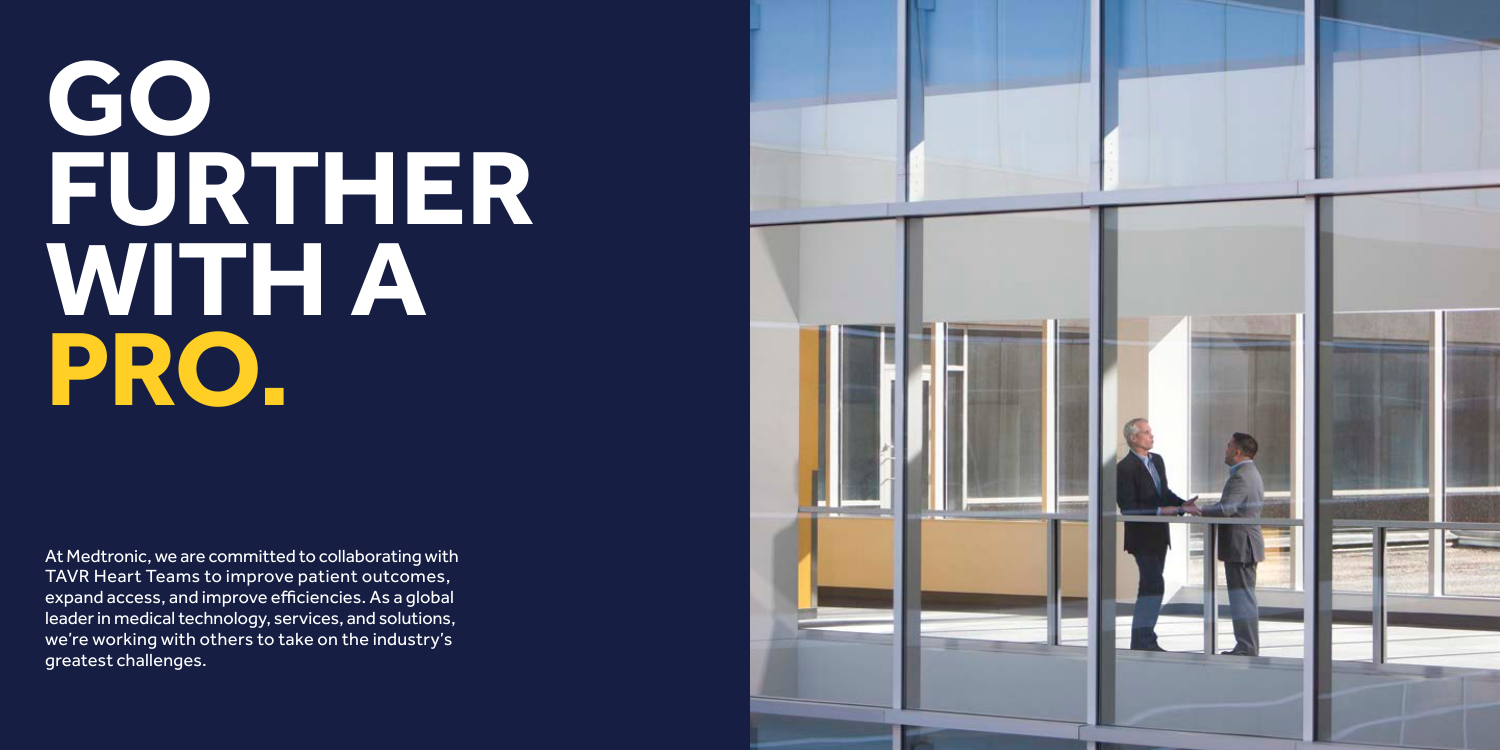**INDICATIONS** The Medtronic CoreValve™ Evolut™ R and CoreValve™ Evolut™ PRO systems are indicated for relief of aortic stenosis in patients with symptomatic heart disease due to severe native calcific aortic stenosis who are judged by a heart team, including a cardiac surgeon, to be at intermediate or greater risk for open surgical therapy (i.e., predicted risk of surgical mortality ≥ 3% at 30 days, based on the Society of Thoracic Surgeons (STS) risk score and other clinical comorbidities unmeasured by the STS risk calculator).

The Medtronic CoreValve Evolut R and CoreValve Evolut PRO systems are indicated for use in patients with symptomatic heart disease due to failure (stenosed, insufficient, or combined) of a surgical bioprosthetic aortic valve who are judged by a heart team, including a cardiac surgeon, to be at high or greater risk for open surgical therapy (i.e., STS predicted risk of operative mortality score ≥ 8% or at a ≥ 15% risk of mortality at 30 days).

**CONTRAINDICATIONS** The CoreValve Evolut R and PRO systems are contraindicated for patients presenting with any of the following conditions: known hypersensitivity or contraindication to aspirin, heparin (HIT/HITTS) and bivalirudin, ticlopidine, clopidogrel, Nitinol (Titanium or Nickel), or sensitivity to contrast media, which cannot be adequately pre-medicated; ongoing sepsis, including active endocarditis; pre-existing mechanical heart valve in the aortic position.

**WARNINGS** *General* Implantation of the CoreValve Evolut R and PRO systems should be performed only by physicians who have received Medtronic CoreValve training. This procedure should only be performed where emergency aortic valve surgery can be performed promptly. Mechanical failure of the delivery catheter system and/or accessories may result in patient complications. Accelerated deterioration of the bioprosthesis may occur in patients presenting with an altered calcium metabolism.

**PRECAUTIONS** *General* The safety and effectiveness of the CoreValve Evolut R and PRO systems have not been evaluated in the pediatric population. The safety and effectiveness of the bioprosthesis for aortic valve replacement have not been evaluated in the following patient populations: patients who do not meet the criteria for symptomatic severe native aortic stenosis as defined: (1) symptomatic severe high gradient aortic stenosis — aortic valve area ≤ 1.0 cm² or aortic valve area index ≤ 0.6 cm²/m², a mean aortic valve gradient ≥ 40 mmHg; or a peak aortic-jet velocity ≥ 4.0 m/s, (2) symptomatic severe low-flow, low-gradient aortic stenosis — aortic valve area ≤ 1.0cm² or aortic valve area index ≤ 0.6 cm²/ m<sup>2</sup> , a mean aortic valve gradient < 40 mmHg; and a peak aortic-jet velocity < 4.0 m/s ; who are at low surgical risk (predicted perioperative mortality risk of < 3%); with untreated, clinically significant coronary artery disease requiring revascularization; with a pre-existing prosthetic heart valve with a rigid support structure in either the mitral or pulmonic position if either the pre-existing prosthetic heart valve could affect the implantation or function of the bioprosthesis or the implantation of the bioprosthesis could affect the function of the pre-existing prosthetic heart valve; with cardiogenic shock manifested by low cardiac output, vasopressor dependence, or mechanical hemodynamic support. The safety and effectiveness of a CoreValve Evolut R and PRO bioprosthesis implanted within a failed pre-existing transcatheter bioprosthesis has not been demonstrated. Implanting a CoreValve Evolut R or PRO bioprosthesis in a degenerated surgical bioprosthesis [transcatheter aortic valve in surgical aortic valve (TAV in SAV)] should be avoided in the following conditions. The degenerated surgical bioprosthesis presents with: a significant concomitant perivalvular leak (between the prosthesis and the native annulus), is not securely fixed in the native annulus, or is not structurally intact (e.g., wire form frame fracture); partially detached leaflet that in the aortic position may obstruct a coronary ostium; stent frame with a manufacturers labeled inner diameter < 17 mm. The safety and effectiveness of the bioprosthesis for aortic valve replacement have not been evaluated in patient populations presenting with the following: blood dyscrasias as defined: leukopenia (WBC < 1,000 cells/mm3 ), thrombocytopenia (platelet count < 50,000 cells/mm<sup>3</sup>), history of bleeding diathesis or coagulopathy, or hypercoagulable states; congenital bicuspid or unicuspid valve; mixed aortic valve disease [aortic stenosis and aortic regurgitation with predominant aortic regurgitation (3-4+)]; moderate to severe (3-4+) or severe (4+) mitral or severe (4+) tricuspid regurgitation; hypertrophic obstructive cardiomyopathy; new or untreated echocardiographic evidence of intracardiac mass, thrombus, or vegetation; native aortic annulus size < 18 mm or > 30 mm for CoreValve Evolut R and < 18 mm or > 26 mm for CoreValve Evolut PRO per the baseline diagnostic imaging or surgical bioprosthetic aortic annulus size < 17 mm or > 30 mm for CoreValve Evolut R and < 17 mm or > 26 mm for CoreValve Evolut PRO; transarterial access not able to accommodate an 18 Fr sheath or the 14 Fr equivalent EnVeo R InLine™ sheath when using Model ENVEOR-US or transarterial access not able to accommodate a 20 Fr introducer sheath or the 16 Fr equivalent EnVeo R InLine sheath when using Model ENVEOR-N-US; sinus of valsalva anatomy that would prevent adequate coronary perfusion; moderate to severe mitral stenosis; severe ventricular dysfunction with left ventricular ejection fraction (LVEF) < 20%; symptomatic carotid or vertebral artery disease; severe basal septal hypertrophy with an outflow gradient.

*Prior to Use* Exposure to glutaraldehyde may cause irritation of the skin, eyes, nose, and throat. Avoid prolonged or repeated exposure to the vapors. Damage may result from forceful handling of the catheter. Prevent kinking of the catheter when removing it from the packaging. This device was designed for single patient use only. Do not reuse, reprocess, or re-sterilize this product. Reuse, reprocessing, or re-sterilization may compromise the structural integrity of the device and/or create a risk of contamination of the device, which could result in patient injury, illness, or death. The bioprosthesis size must be appropriate to fit the patient's anatomy. Proper sizing of the device is the responsibility of the physician. Refer to Instructions for Use for available sizes. Failure to implant a device within the sizing matrix could lead to adverse effects such as those listed below. Patients must present with access vessel diameters of ≥ 5 mm when using Model ENVEOR-US or ≥ 5.5 mm when using Model ENVEOR-N-US, or patients must present with an ascending aortic (direct aortic) access site ≥ 60 mm from the basal plane for both systems. Implantation of the bioprosthesis should be avoided in patients with aortic root angulation (angle between plane of aortic valve annulus and horizontal plane/vertebrae) of > 30° for right subclavian/axillary access or > 70° for femoral and left subclavian/axillary access. Use caution when using the subclavian/axillary approach in patients with a patent LIMA graft or patent RIMA graft. For direct aortic access, ensure the access site and trajectory are free of patent RIMA or a pre-existing patent RIMA graft.

*During Use* **For direct aortic and subclavian access procedures, care must be exercised when using the tip-retrieval mechanism to ensure adequate clearance to avoid advancement of the catheter tip through the bioprosthesis leaflets during device closure. For direct aortic access procedures, use a separate introducer sheath; do not use the EnVeo R InLine sheath. Adequate rinsing of the bioprosthesis with sterile saline, as described in the Instructions for Use, is mandatory before implantation. During rinsing, do not touch the leaflets or squeeze the bioprosthesis. If a misload is detected, unsheath the bioprosthesis and examine the bioprosthesis for damage (for example, permanent frame deformation, frayed sutures, or valve damage). Do not attempt to reload a damaged bioprosthesis. Do not load the bioprosthesis onto the catheter more than two times or after it has been inserted into a patient. Use the deployment knob to deploy and recapture the bioprosthesis. Do not use the trigger for deploying or recapturing because it could cause inaccurate placement of the bioprosthesis. Once the radiopaque capsule marker band reaches the distal end of the radiopaque** 

**paddle attachment (point of no recapture), retrieval of the bioprosthesis from the patient is not recommended. Retrieval after the point of no recapture may cause mechanical failure of the delivery catheter system, aortic root damage, coronary artery damage, myocardial damage, vascular complications, prosthetic valve dysfunction (including device malposition), embolization, stroke, and/or emergent surgery. During deployment, the bioprosthesis can be advanced or withdrawn as long as annular contact has not been made. Once annular contact is made, the bioprosthesis cannot be advanced in the retrograde direction; recapture until the bioprosthesis is free from annular contact, and then reposition in the retrograde direction. If necessary, and the radiopaque capsule marker band has not yet reached the distal end of the radiopaque paddle attachment, the bioprosthesis can be withdrawn (repositioned) in the antegrade direction. However, use caution when moving the bioprosthesis in the antegrade direction. While the catheter is in the patient, ensure the guidewire is extending from the tip. Do not remove the guidewire from the catheter while the catheter is inserted in the patient. Use the handle of the delivery system to reposition the bioprosthesis. Do not use the outer catheter sheath. There will be some resistance when the catheter is advanced through the vasculature. If there is a significant increase in resistance, stop advancement and investigate the cause of the resistance (for example, magnify the area of resistance) before proceeding. Do not force passage. Forcing passage could increase the risk of vascular complications (for example, vessel dissection or rupture). Persistent force on the catheter can cause the catheter to kink which could increase the risk of vascular complications (for example, vessel dissection or rupture). Once deployment is complete, repositioning of the bioprosthesis is not recommended. Repositioning of a deployed valve may cause aortic root damage, coronary artery damage, myocardial damage, vascular complications, prosthetic valve dysfunction (including device malposition), embolization, stroke, and/or emergent surgery. Do not attempt to retrieve or to recapture a bioprosthesis if any one of the outflow struts is protruding from the capsule. If any one of the outflow struts has deployed from the capsule, the bioprosthesis must be released from the catheter before the catheter can be withdrawn. Ensure the capsule is closed before catheter removal. When using a separate introducer sheath, if increased resistance is encountered when removing the catheter through the introducer sheath, do not force passage. Increased resistance may indicate a problem and forced passage may result in damage to the device and/or harm to the patient. If the cause of resistance cannot be determined or corrected, remove the catheter and introducer sheath as a single unit over the guidewire, and inspect the catheter and confirm that it is complete. Clinical long-term durability has not been established for the bioprosthesis. Evaluate bioprosthesis performance as needed during patient follow-up. Post procedure, administer appropriate antibiotic prophylaxis as needed for patients at risk for prosthetic valve infection and endocarditis. Post procedure, administer anticoagulation and/or antiplatelet therapy per physician/clinical judgment. Excessive contrast media may cause renal failure. Pre procedure, measure the patient's creatinine level. During the procedure, monitor contrast media usage. Conduct the procedure under fluoroscopy. The safety and efficacy of a CoreValve Evolut R or CoreValve Evolut PRO bioprosthesis implanted within a transcatheter bioprosthesis have not been demonstrated. However, in the event that a CoreValve Evolut R or CoreValve Evolut PRO bioprosthesis must be implanted within a transcatheter bioprosthesis to improve valve function, valve size and patient anatomy must be considered before implantation of the CoreValve Evolut R or CoreValve Evolut PRO bioprosthesis to ensure patient safety (for example, to avoid coronary obstruction). In the event that valve function or sealing is impaired due to excessive calcification or incomplete expansion, a post-implant balloon dilatation of the bioprosthesis may improve valve function and sealing. To ensure patient safety, valve size and patient anatomy must be considered when selecting the size of the balloon used for dilatation. The balloon size chosen for dilatation should not exceed the diameter of the native aortic annulus or, for surgical bioprosthetic valves, the manufacturer's labeled inner diameter. Refer to the specific balloon catheter manufacturer's compliance chart to ensure that the applied inflation pressure does not result in a balloon diameter that exceeds the indicated annulus range for the bioprosthesis. Refer to the specific balloon catheter manufacturer's labeling for proper instruction on the use of balloon catheter devices.** 

### **Note: Bench testing has only been conducted to confirm compatibility with NuMED Z-MED™\* and Z-MED II™\* Balloon Aortic Valvuloplasty catheters where CoreValve Evolut R and CoreValve Evolut PRO bioprosthesis device performance was maintained after dilation. Data on file.**

POTENTIAL ADVERSE EVENTS Potential risks associated with the implantation of the CoreValve Evolut R or CoreValve Evolut PRO transcatheter aortic valve may include, but are not limited to, the following: . death . myocardial infarction, cardiac arrest, cardiogenic shock, cardiac tamponade coronary occlusion, obstruction, or vessel spasm (including acute coronary closure) cardiovascular injury (including rupture, perforation, tissue erosion, or dissection of vessels, ascending aorta trauma, ventricle, myocardium, or valvular structures that may require intervention) = emergent surgical or transcatheter intervention [for example, coronary artery bypass, heart valve replacement, valve explant, percutaneous coronary intervention (PCI), balloon valvuloplasty] prosthetic valve dysfunction (regurgitation or stenosis) due to fracture; bending (out-of-round configuration) of the valve frame; underexpansion of the valve frame; calcification; pannus; leaflet wear, tear, prolapse, or retraction; poor valve coaptation; suture breaks or disruption; leaks; mal-sizing (prosthesis-patient mismatch); malposition (either too high or too low)/malplacement prosthetic valve migration/embolization prosthetic valve endocarditis prosthetic valve thrombosis delivery catheter system malfunction resulting in the need for additional re-crossing of the aortic valve and prolonged procedural time delivery catheter system component migration/ embolization = stroke (ischemic or hemorrhagic), transient ischemic attack (TIA), or other neurological deficits = heart failure = cardiac failure or low cardiac output • ancillary device embolization = individual organ [for example, cardiac, respiratory, renal (including acute kidney failure)] or multi-organ insufficiency or failure . major or minor bleeding that may require transfusion or intervention (including life-threatening or disabling bleeding) **·** vascular access-related complications (e.g., dissection, perforation, pain, bleeding, hematoma, pseudoaneurysm, irreversible nerve injury, compartment syndrome, arteriovenous fistula, stenosis) **mitral valve requrgitation or injury a conduction system disturbances** (for example, atrioventricular node block, left-bundle branch block, asystole), which may require a permanent pacemaker • infection (including septicemia) . hypotension or hypertension . hemolysis . peripheral ischemia . bowel ischemia . abnormal lab values (including electrolyte imbalance) . allergic reaction to antiplatelet agents, contrast medium, or anesthesia . exposure to radiation through fluoroscopy and angiography permanent disability.

Please reference the CoreValve Evolut R and CoreValve Evolut PRO Instructions for Use for more information regarding indications, warnings, precautions, and potential adverse events.

CAUTION: Federal law (USA) restricts this device to sale by or on the order of a physician.

The commercial name of the Evolut™ PRO device is Medtronic CoreValve™ Evolut™ PRO System.